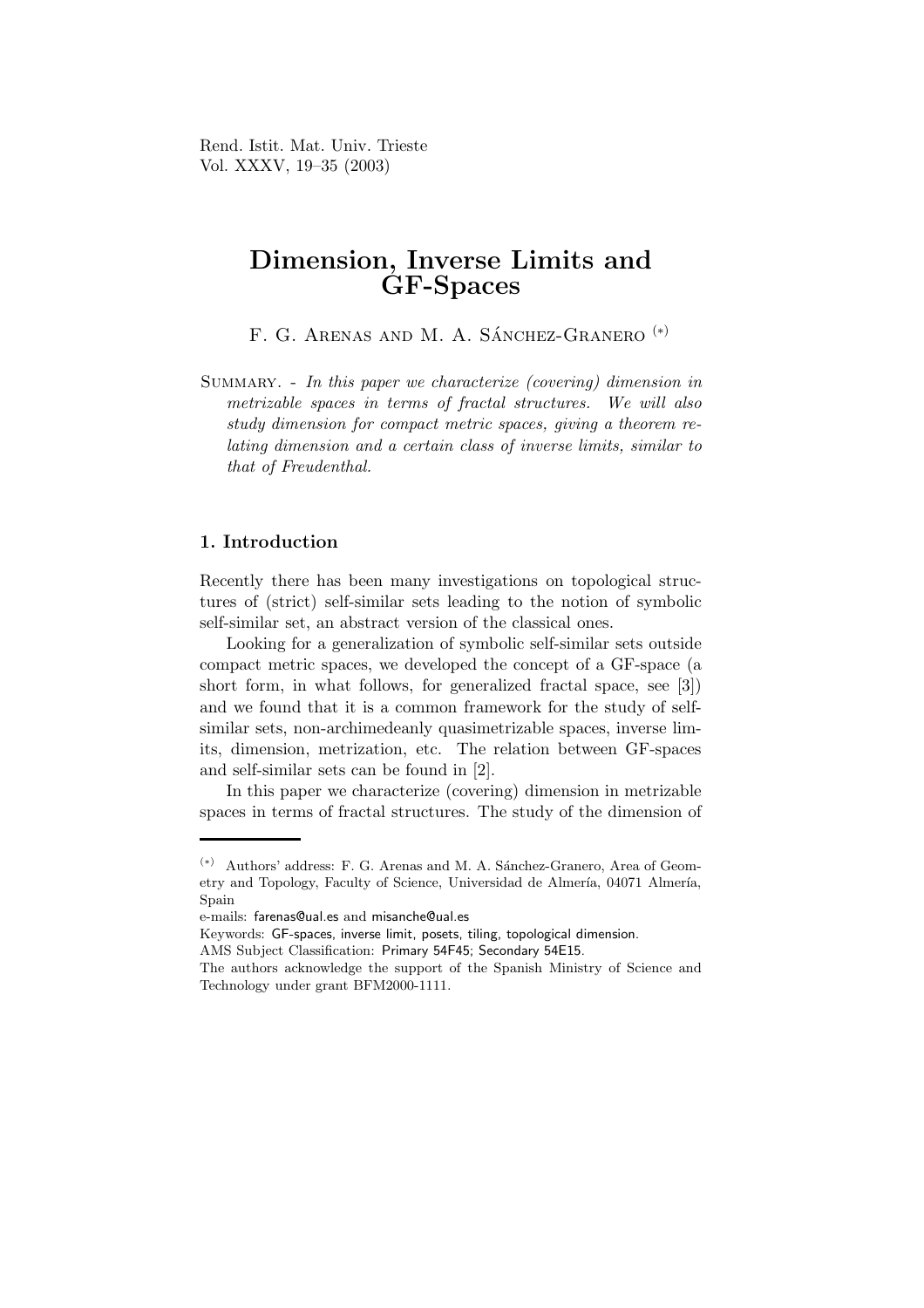a topological space in terms of what we call directed fractal structures was carried out in [11] (with another notation). Thought in that paper it is proved that there is not an equivalence between the concept of dimension made with directed fractal structures and the covering dimension, we show that we can get a characterization by using fractal structures. We will also study dimension for compact metric spaces, giving a theorem similar to that of Freudenthal.

### 2. GF-spaces

Now, we recall from [3] some definitions and introduce some notations that will be useful in this paper.

Let  $\mathbf{\Gamma} = {\{\Gamma_i : i \in I\}}$  be a family of coverings. Recall that

$$
St(x, \Gamma_i) = \bigcup_{x \in A_i, A_i \in \Gamma_i} A_i
$$

we also define

$$
U_{xi}^{\Gamma} = \operatorname{St}(x, \Gamma_i) \setminus \bigcup_{x \notin A_i, A_i \in \Gamma_i} A_i
$$

which will be denoted also by  $U_{xi}$  if there is no confusion about the family. We also denote by  $\text{St}(x, \Gamma)$  the family  $\{\text{St}(x, \Gamma_i) : i \in I\}$  and by  $\mathcal{U}_x$  the family  $\{U_{xi}: i \in I\}.$ 

A relation  $\leq$  on a set G is called a partial order on G if it is a transitive antisymmetric reflexive relation on  $G$ . If  $\leq$  is a partial order on a set G, then  $(G, \leq)$  is called a partially ordered set.

 $(G, \leq, \tau)$  will be called a poset (partially ordered set) or  $T_0$ -Alexandroff space if  $(G, \leq)$  is a partially ordered set and  $\tau$  is that in which the set  $[q, \rightarrow] = \{h \in G : q \leq h\}$  forms a neighborhood base for each  $g \in G$  (we say that the topology  $\tau$  is induced by  $\leq$ ). Note that then  ${g} = ] \leftarrow g$  for all  $g \in G$ .

Let us remark that a map  $f: G \to H$  between two posets G and H is continuous if and only if it is order preserving, i.e.  $q_1 \leq q_2$ implies  $f(g_1) \leq f(g_2)$ .

Let  $\Gamma$  be a covering of X.  $\Gamma$  is said to be locally finite if for all  $x \in X$  there exists a neighborhood of x which meets only a finite number of elements of  $\Gamma$ .  $\Gamma$  is said to be a tiling, if all elements of Γ are regularly closed and they have disjoint interiors (see [1]). The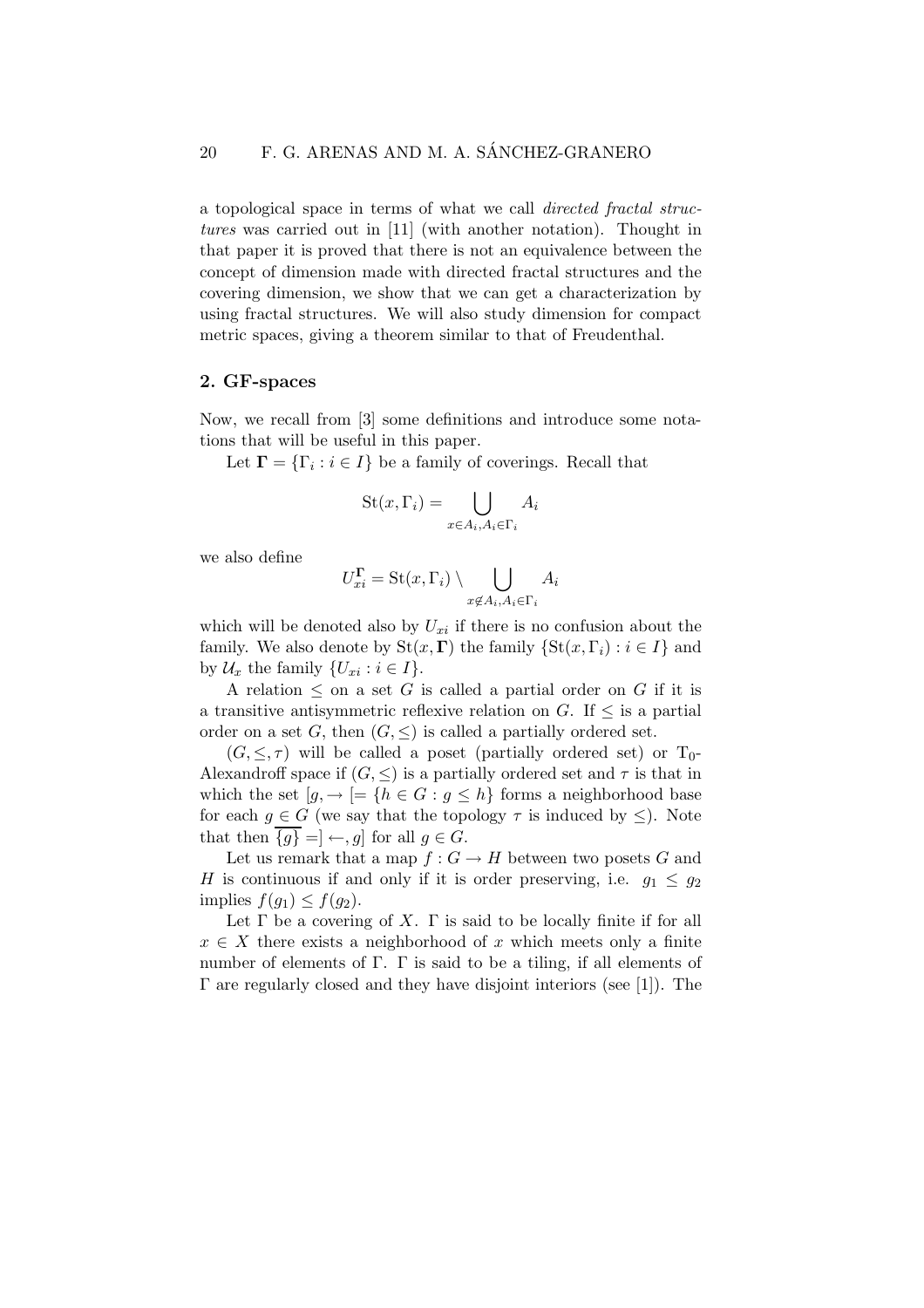order of a point  $x \in X$  at  $\Gamma$  is defined as the cardinal of the set of all elements in  $\Gamma$  containing x minus one, and it is denoted by Ord  $(x, \Gamma)$ . If  $\Gamma = {\{\Gamma_i : i \in I\}}$ , we denote

Ord  $(x, \Gamma)$  = sup{Ord  $(x, \Gamma_i)$  :  $i \in I$ .

DEFINITION 2.1. Let  $X$  be a topological space, and let  $I$  be a directed set. A directed pre-fractal structure over  $X$  is a family of coverings  $\mathbf{\Gamma} = \{\Gamma_i : i \in I\}$  such that  $\{U_{xi} : i \in I\}$  is a open neighborhood base of x for all  $x \in X$ .

We say that a directed pre-fractal structure  $\Gamma$  is a directed fractal structure if the following conditions hold

- $\Gamma_i$  is a closed covering for each  $i \in I$ .
- $\Gamma_j$  is a refinement of  $\Gamma_i$  for all  $j \geq i$ .
- Given  $i \in I$ ,  $j \geq i$  and  $x \in A_i$ , with  $A_i \in \Gamma_i$ , there exists  $A_j \in \Gamma_j$  with  $x \in A_j \subseteq A_i$ .

If  $\Gamma$  is a directed (pre-) fractal structure over X, we will say that  $(X, \Gamma)$  is a directed (pre-) GF-space. If there is no confusion about  $\Gamma$ , we will say that X is a directed (pre-) GF-space.

DEFINITION 2.2. Let X be a topological space and let  $\mathbb N$  be the set of positive integer numbers with the usual order, and suppose that  $\Gamma = {\{\Gamma_n : n \in \mathbb{N}\}\}$  is a directed (pre-) fractal structure over X. We say that  $\Gamma$  is a (pre-) fractal structure over X, and we call  $(X,\Gamma)$  a GF-space.

We will denote  $U_i = \{(x, y) \in X \times X : y \in U_{xi}\}\$ , and  $U_{xi}^{-1} =$  $U_i^{-1}(x)$ .

If  $\Gamma$  is a directed (pre-) fractal structure over X, and for each  $x \in X$ , St $(x, \Gamma)$  is a neighborhood base of x, we will say that  $(X, \Gamma)$ is a starbase directed (pre-) GF-space.

If  $\Gamma_i$  has the property P for all  $i \in I$ , and  $\Gamma$  is a directed (pre-) fractal structure over X, we will say that  $\Gamma$  is a directed (pre-) fractal structure over  $X$  with the property P, and that  $X$  is a directed (pre-) GF-space with the property P. For example, if  $\Gamma_i$  is locally finite for all  $i \in I$ , and  $\Gamma$  is a directed fractal structure over X, we will say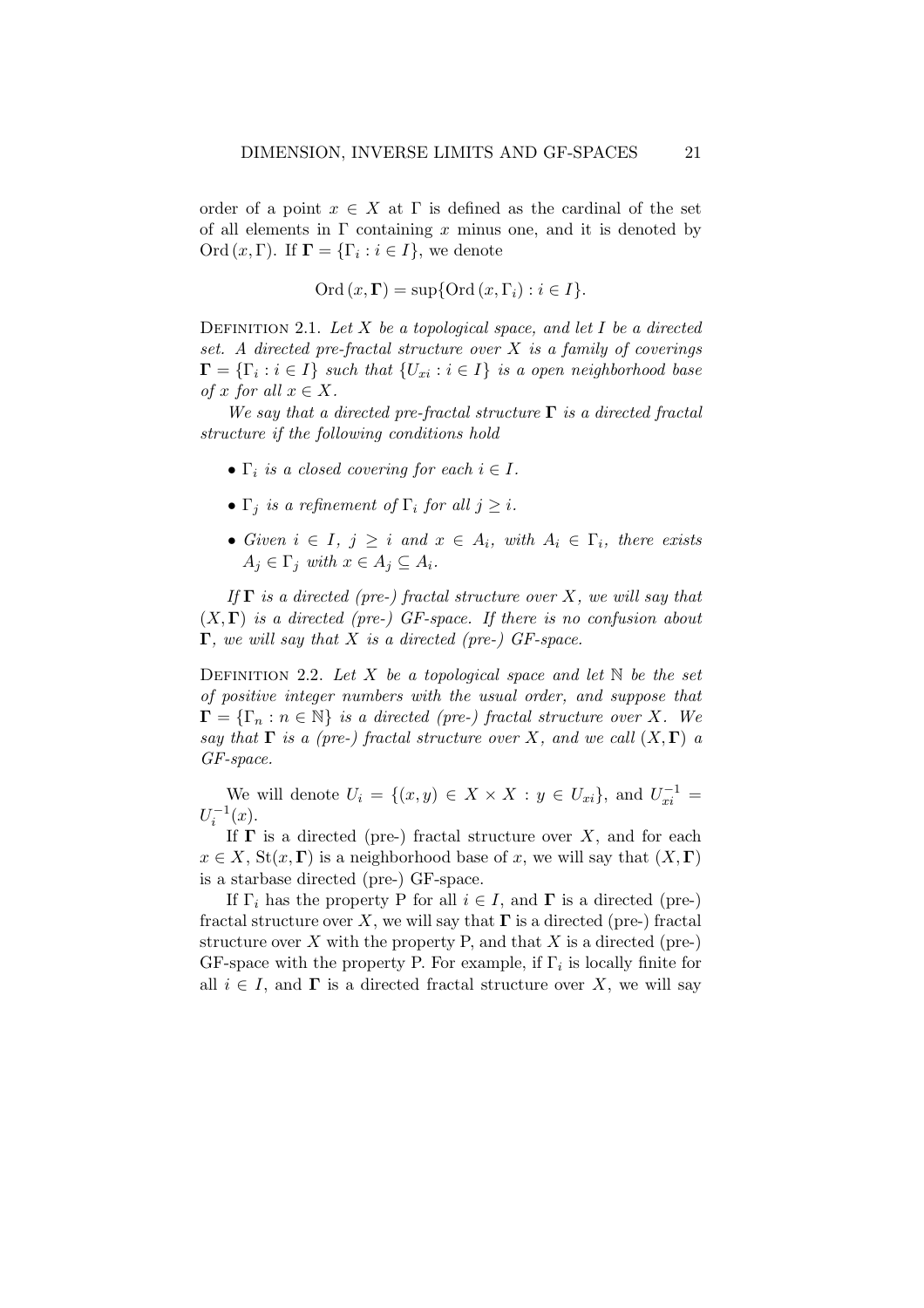that  $\Gamma$  is a locally finite directed fractal structure over X, and that  $(X, \Gamma)$  is a locally finite directed GF-space.

The following proposition has an easy proof and is proved in [3, Prop. 3.2] for pre-fractal structures.

PROPOSITION 2.3. Let X be a directed pre-GF-space. Then  $U_{xi}^{-1} =$  $\bigcap_{x\in A_i}A_i.$ 

In [3], the authors introduced the following construction. Let  $\Gamma$  be a fractal structure, and let define  $G_n = \{U_{xn}^* : x \in X\}$ , and define in  $G_n$  the following order relation  $U_{xn}^* \leq_n U_{yn}^*$  if  $y \in U_{xn}$ . It holds that  $G_n$  is a poset with this order relation and its associated topology.

Let  $\rho_n$  be the quotient map from X onto  $G_n$  which carries x in X to  $U_n^*(x)$  in  $G_n$ . It holds that  $\rho_n$  is continuous.

We also consider the map  $\phi_n: \mathcal{G}_n \longrightarrow \mathcal{G}_{n-1}$  defined by  $\phi_n(\rho_n(x))$  $= \rho_{n-1}(x)$ . It also holds that  $\phi_n$  is continuous.

Let  $\rho$  be the map from X to  $\varprojlim G_n$  which carries x in X to  $(\rho_n(x))_n$  in  $\lim_{x \to -\infty} G_n$ . Note that  $\rho$  is well defined and continuous (by definition of  $\phi_n$  and the continuity of  $\rho_n$  and  $\phi_n$  for all n). It holds that  $\rho$  is an embedding of X into  $\varprojlim G_n$ . We shall identify X with  $\rho(X)$  whenever we need it.

The fractal structure, noted by  $G(\Gamma)$ , associated to  $\varprojlim G_n$  is defined as  $G(\Gamma_n) = \{A_n(g_n) : g_n \in G_n\}$ , where for each  $g_n \in G_n$ , we define  $A_n(g_n) = \{h \in \varprojlim G_n : h_n \leq_n g_n\}.$ 

If  $\Gamma$  is a fractal structure over a topological space X, and  $G_n$  is the associated poset for each  $n \in \mathbb{N}$ , then the restriction to X of the fractal structure  $G(\Gamma)$  associated to  $\varprojlim G_n$  can be described by  $G(\Gamma_n) = \{ (U_{xn}^{\Gamma})^{-1} : x \in X \}.$ 

## 3. GF-spaces and dimension

In [11], Pears and Mack studied (among others) the following dimension functions for a (nonempty) topological space X (we will use our notation instead of theirs).

1.  $\delta_1(X)$  to be the least integer n for which there exists a (locally finite) starbase directed fractal structure over X with order at most n, and  $\delta_1(X) = \infty$  if such a integer there no exists.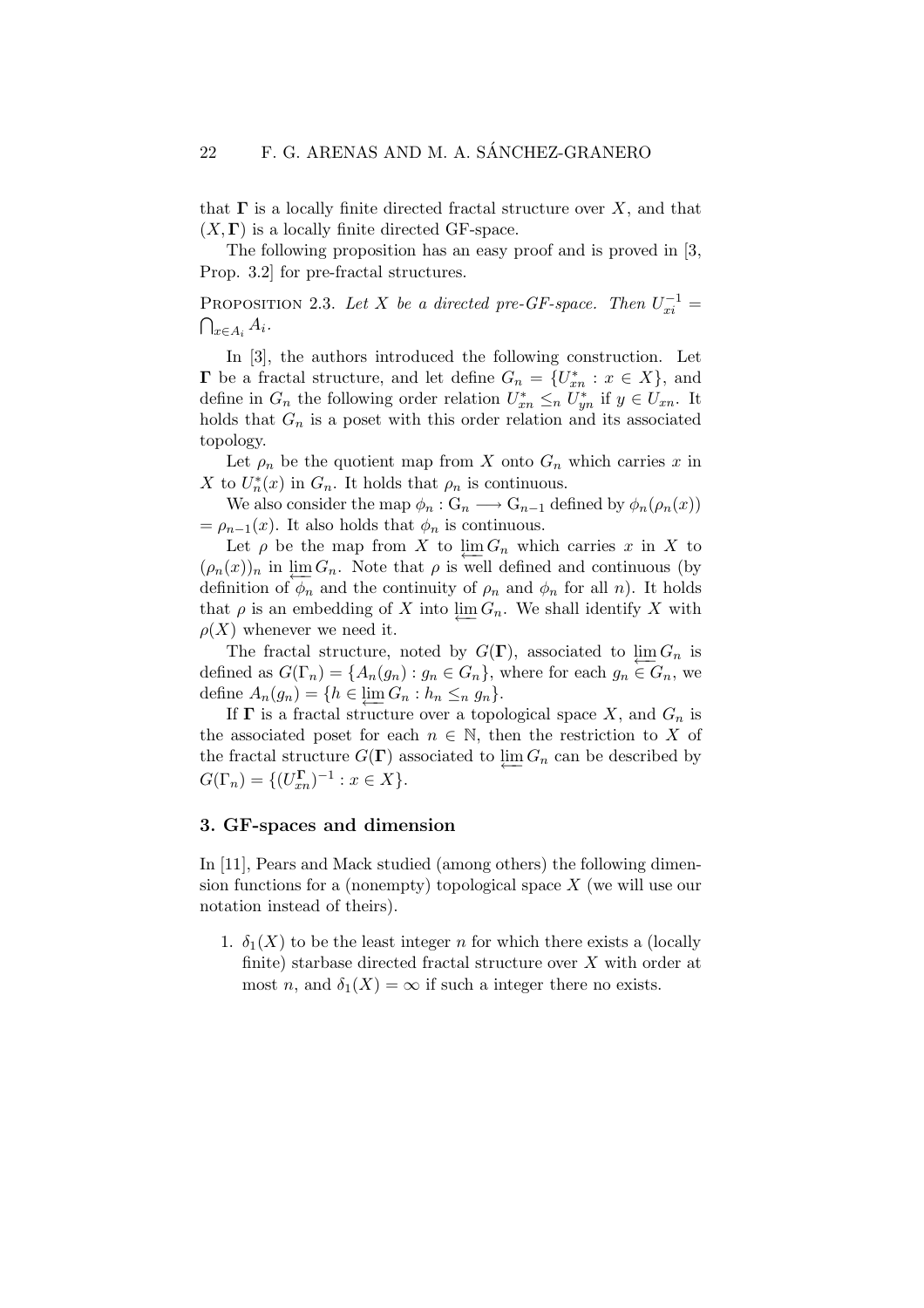2.  $\delta_2(X)$  to be the least integer n for which there exists a (locally finite) tiling directed fractal structure over  $X$  with order at most n, and  $\delta_2(X) = \infty$  if such a integer there no exists.

They proved the following results.

- X is regular and  $\delta_2(X) \leq n$  if and only if there exists a locally finite starbase directed fractal structure over  $X$  with order at most n.
- ind  $(X) = 0$  if and only if  $\delta_1(X) = 0$  if and only if  $\delta_2(X) = 0$ .
- For any topological space X it follows that  $\text{ind}(X) \leq \delta_1(X)$ and if X is also a regular space then ind  $(X) \leq \delta_1(X) \leq \delta_2(X)$ .
- If X is a strongly metrizable space then  $\text{ind}(X) = \text{Ind}(X) =$  $dim(X) = \delta_1(X) = \delta_2(X).$

We are going to use fractal structures instead of directed fractal structures in order to get a characterization of covering dimension in metrizable spaces.

We begin with the easiest case: zero-dimensionality.

THEOREM 3.1. Let X be a metrizable space with  $\dim(X) = 0$ . Then there exists a starbase fractal structure of order zero over X.

*Proof.* Let  $\{V_n : n \in \mathbb{N}\}\$ be a base for a metric uniformity over X.

Since  ${V_1(x) : x \in X}$  is an open covering of X, then there exists an open refinement  $\Gamma_1$  of order zero, since  $\dim(X) = 0$ . If  $A_1 \in \Gamma_1$ , we have  $A_1 = X \setminus \bigcup_{B_1 \neq A_1} B_1$ , and hence  $A_1$  is closed, and then  $A_1$ is open and closed. We also have  $U_{x1} = A_1$ , where  $A_1$  is the only element of  $\Gamma_1$  which contains x. Hence  $U_{x1}$  is open and closed for all  $x \in X$ .

Now,  $\{A_1 \cap V_2(x) : A_1 \in \Gamma_1; x \in X\}$  is an open covering of X. Then there exists an open refinement  $\Gamma_2$  of order zero.

The construction of  $\Gamma_n$  by induction is clear. We also have:

- 1.  $\Gamma_{n+1}$  is a refinement of  $\Gamma_n$  by construction.
- 2.  $U_{xn} = A_n = \text{St}(x, \Gamma_n) \subseteq V_n(y)$  (for some  $y \in X$ ). And since  $U_{xn} = \text{St}(x, \Gamma_n)$  is an open neighborhood of x for all  $x \in X$ , we have that  $\Gamma$  is a starbase pre-fractal structure.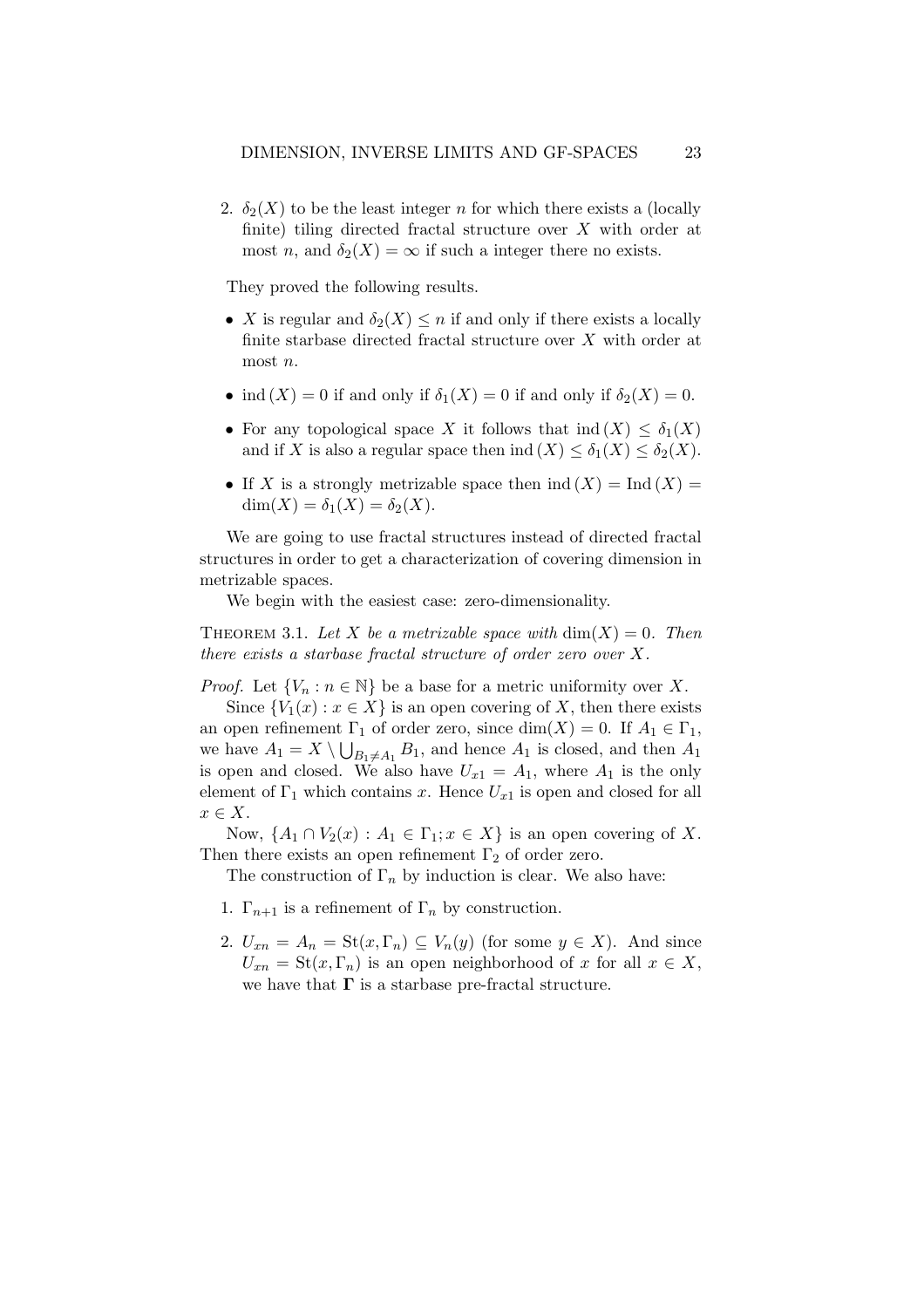3. Let  $x \in A_n$ ; then there exists only one element  $A_{n+1} \in \Gamma_{n+1}$ such that  $x \in A_{n+1}$ . Moreover, by construction we have that  $A_{n+1} \subseteq A_n \cap V_{n+1}(y) \subseteq A_n$  for some  $y \in X$ . Therefore,  $\Gamma$  is a fractal structure over X.

|  |  |  |  |  |  | 4. $\Gamma_n$ is of order zero by construction. |  |  |
|--|--|--|--|--|--|-------------------------------------------------|--|--|
|--|--|--|--|--|--|-------------------------------------------------|--|--|

For another relation between zero-dimensionality and GF-spaces in the realm of complete metrizable spaces, see section 2 of [4].

In [6] it is proved the following theorem.

THEOREM 3.2. Let  $\Gamma$  be a locally finite fractal structure over a regular space X and let  $\Gamma'_n = \text{reg}(\Gamma_n) = \{A'_n = \text{Cl}(A_n^{\circ}) : A_n \in \Gamma_n\}$ . Then  $\Gamma' = \{\Gamma'_n : n \in \mathbb{N}\}\$  (called the regularization reg( $\Gamma$ ) of  $\Gamma$ ) is a locally finite fractal structure over X. Moreover, if  $\Gamma$  is starbase, then  $\Gamma'$ also is.

The next result is of a technical nature and yields the construction, from a starbase fractal structure, of another one with the same properties, the same order, but a tiling.

THEOREM 3.3. Let  $\Gamma$  be a locally finite starbase fractal structure over X. Then there exists a locally finite starbase tiling fractal structure  $\Gamma'$  over X. Moreover the order of  $\Gamma'$  is less or equal than the order of  $\Gamma$  and if  $\Gamma$  is starbase, so is  $\Gamma'$ .

*Proof.* By Theorem 3.2, we can assume that each member of  $\Gamma_n$  is regularly closed (that is,  $Cl(A_n^{\circ}) = A_n$ ).

Now, we are going to modify the proof of Lemma 1.1 in [9] (see also Proposition 6.1.2 in [10]) to get the desired result.

Let  $\Lambda_n$  be an ordinal which indexes the members of  $\Gamma_n$ .

For each  $\lambda_1 \in \Lambda_1$ , let  $F_1^{\lambda_1} = \text{Cl}((A_1^{\lambda_1})^{\circ} \setminus \bigcup_{\mu_1 < \lambda_1} A_1^{\mu_1})$ . Let  $\Gamma'_1 =$  ${F_{A_1^{\lambda_1}}: A_1^{\lambda_1} \in \Gamma_1}$ . By [9, Lemma 1.1],  $\Gamma'_1$  is a tiling with  $F_{A_1^{\lambda_1}} \subseteq A_1^{\lambda_1}$ (so the order of  $\Gamma'_1$  is less or equal than the order of  $\Gamma_1$ ).

For all  $A_2^{\lambda_2}$  let  $\lambda_1(\lambda_2) \in \Lambda_1$  be the minimum element  $\lambda_1 \in \Lambda_1$ (note that this element exists, since ordinals are well-ordered) such that  $A_2^{\lambda_2} \subseteq A_1^{\lambda_1}$ .

For each  $\lambda_{n+1} \in \Lambda_{n+1}$   $(n \geq 2)$  we define by recursion  $\lambda_n(\lambda_{n+1})$ as  $\mu_n \in \Lambda_n$  such that  $A_{n+1}^{\lambda_{n+1}} \subseteq A_n^{\mu_n}$  and  $(\lambda_1(\mu_n), \ldots, \lambda_{n-1}(\mu_n), \mu_n)$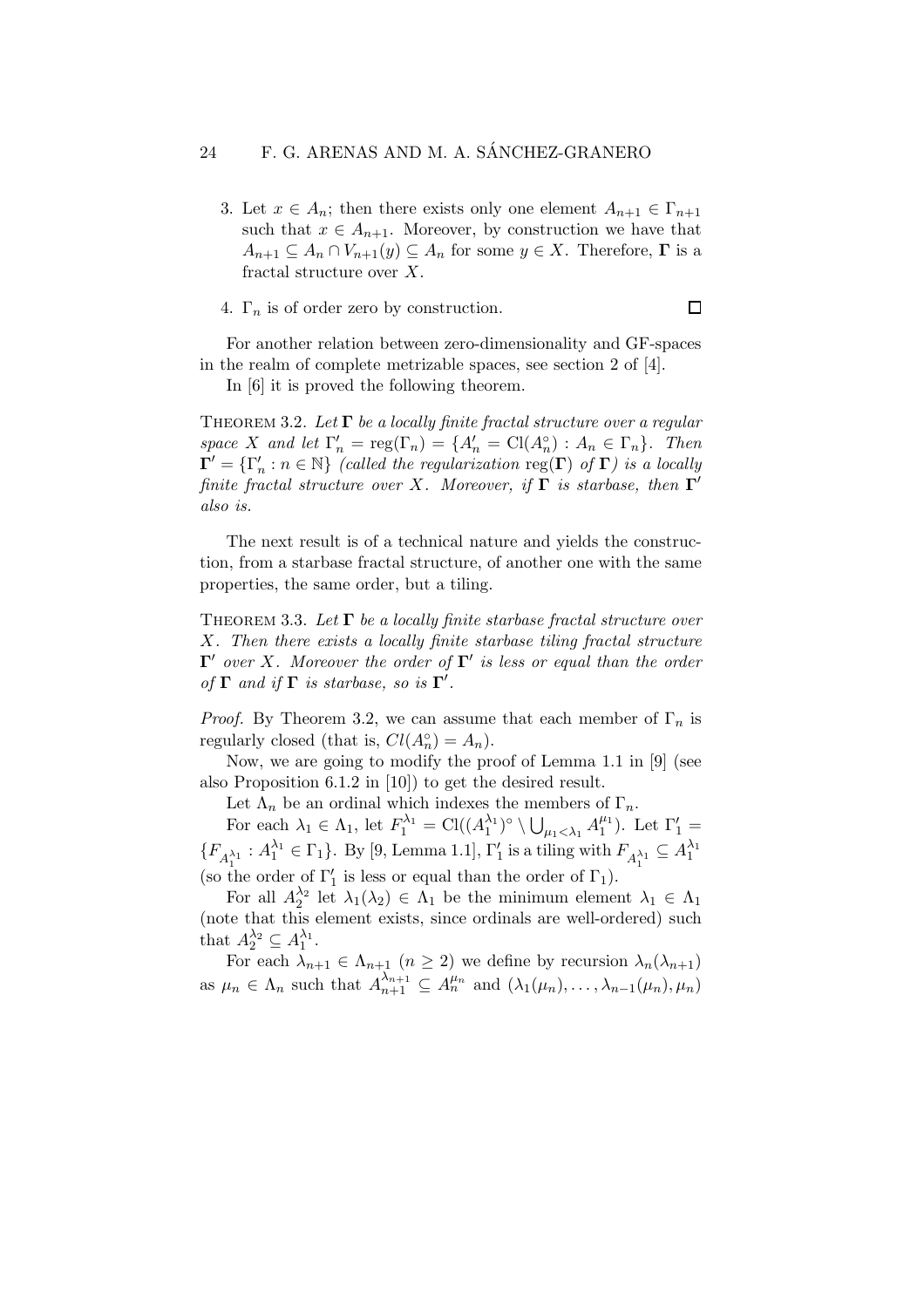is the minimum in  $\Lambda_1 \times \cdots \times \Lambda_n$  (with the lexicographic order); and we define  $\lambda_i(\lambda_{n+1}) = \lambda_i(\lambda_n(\lambda_{n+1}))$  for all  $i \leq n-1$ .

Then let

$$
F_n^{\lambda_n} = \text{Cl}((A_n^{\lambda_n})^{\circ} \setminus \bigcup_{\substack{\mu_n \in \Lambda_n \\ (\lambda_1(\mu_n), \dots, \lambda_{n-1}(\mu_n), \mu_n) < (\lambda_1(\lambda_n), \dots, \lambda_{n-1}(\lambda_n), \lambda_n)}} A_n^{\mu_n})
$$

Next, we define  $\Gamma'_n = \{F_n^{\lambda_n} : \lambda_n \in \Lambda_n\}$ . By [9, Lemma 1.1],  $\Gamma'_n$  is a tiling such that  $F_n^{\lambda_n} \subseteq A_n^{\lambda_n}$  (and hence the order of  $\Gamma'_n$  is less or equal than the order of  $\Gamma_n$ ). It is also clear that  $\Gamma'_n$  is locally finite, since  $\Gamma_n$  is.

Claim:  $F_n^{\lambda_n} = \bigcup_{\lambda_n(\lambda_{n+1})=\lambda_n} F_{n+1}^{\lambda_{n+1}}$  for all  $\lambda_n \in \Lambda_n$ First, we have that

$$
(A_{n+1}^{\lambda_{n+1}})^{\circ} \setminus \bigcup_{\substack{\mu_{n+1} \in \Lambda_{n+1} \\ (\lambda_1(\mu_{n+1}), \dots, \lambda_n(\mu_{n+1}), \mu_{n+1}) < (\lambda_1(\lambda_{n+1}), \dots, \lambda_n(\lambda_{n+1}), \lambda_{n+1})}} A_{n+1}^{\mu_{n+1}} \\
\subseteq (A_n^{\lambda_n})^{\circ} \setminus \bigcup_{\substack{\mu_n \in \Lambda_n \\ \mu_n \in \Lambda_n \\ (\lambda_1(\mu_n), \dots, \lambda_{n-1}(\mu_n), \mu_n) < (\lambda_1(\lambda_{n+1}), \dots, \lambda_n(\lambda_{n+1}))}} A_n^{\mu_n}
$$

for all  $\lambda_{n+1} \in \Lambda_{n+1}$  with  $\lambda_n(\lambda_{n+1}) = \lambda_n$ . Let see it:  $(A_{n+1}^{\lambda_{n+1}})^\circ \subseteq A_n^{\lambda_n}$ , since  $\lambda_n(\lambda_{n+1}) = \lambda_n$ ; on the other hand

$$
\bigcup_{\mu_n \in \Lambda_n} A_n^{\mu_n}
$$
  
\n
$$
\bigcup_{\mu_n \in \Lambda_n} A_n^{\mu_n}
$$
  
\n
$$
\bigcup_{\mu_{n+1} \in \Lambda_{n+1}} A_n^{\mu_{n+1}}
$$
  
\n
$$
\bigcup_{\mu_{n+1} \in \Lambda_{n+1}} A_{n+1}^{\mu_{n+1}}
$$
  
\n
$$
\bigcup_{\mu_{n+1} \in \Lambda_{n+1}} A_{n+1}^{\mu_{n+1}}
$$

In order to see this, if  $x \in A_n^{\mu_n}$  with  $\mu_n \in \Lambda_n$  and

$$
(\lambda_1(\mu_n),\ldots,\lambda_{n-1}(\mu_n),\mu_n) < (\lambda_1(\lambda_{n+1}),\ldots,\lambda_n(\lambda_{n+1})),
$$

then, since  $\Gamma$  is a fractal structure, there exists  $A_{n+1}^{\alpha_{n+1}} \in \Gamma_{n+1}$  such that  $x \in A_{n+1}^{\alpha_{n+1}} \subseteq A_n^{\mu_n}$ , then it is clear that  $(\lambda_1(\alpha_{n+1}), \ldots, \lambda_n(\alpha_{n+1}))$  $\leq (\lambda_1(\mu_n), \ldots, \lambda_{n-1}(\mu_n), \mu_n) < (\lambda_1(\lambda_{n+1}), \ldots, \lambda_n(\lambda_{n+1}))$ , and hence

$$
x \in \bigcup_{\substack{\mu_{n+1} \in \Lambda_{n+1} \\ (\lambda_1(\mu_{n+1}), \dots, \lambda_n(\mu_{n+1}), \mu_{n+1}) < (\lambda_1(\lambda_{n+1}), \dots, \lambda_n(\lambda_{n+1}), \lambda_{n+1})}} A_n^{\mu_{n+1}}.
$$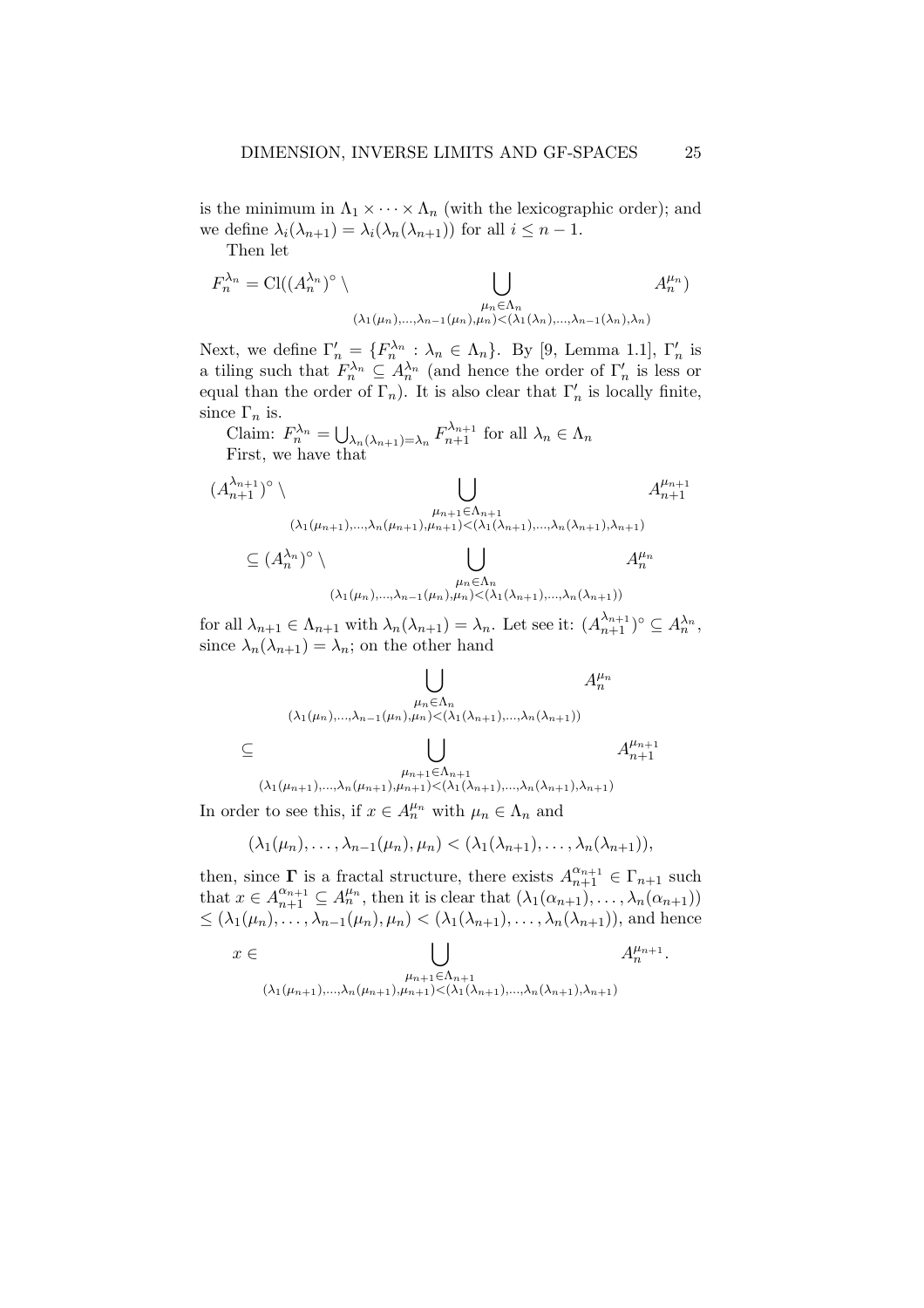Taking closures,  $F_{n+1}^{\lambda_{n+1}} \subseteq F_n^{\lambda_n(\lambda_{n+1})}$  for all  $\lambda_{n+1} \in \Lambda_{n+1}$  with  $\lambda_n(\lambda_{n+1}) = \lambda_n.$ 

In order to get the reverse inclusion, let

$$
x \in (A_n^{\lambda_n})^{\circ} \setminus \bigcup_{\substack{\mu_n \in \Lambda_n \\ (\lambda_1(\mu_n), \ldots, \lambda_{n-1}(\mu_n), \mu_n) < (\lambda_1(\lambda_{n+1}), \ldots, \lambda_n(\lambda_{n+1}))}} A_n^{\mu_n}
$$

and let  $\lambda_{n+1} \in \Lambda_{n+1}$  be such that  $(\lambda_1(\lambda_{n+1}), \ldots, \lambda_n(\lambda_{n+1}), \lambda_{n+1})$  is minimum in  $\Lambda_1 \times \cdots \times \Lambda_{n+1}$  with  $x \in A_{n+1}^{\lambda_{n+1}}$ .

Then it is clear (by the definition of  $\lambda_{n+1}$ ) that

$$
x \in A_{n+1}^{\lambda_{n+1}} \setminus \bigcup_{\substack{\mu_{n+1} \in \Lambda_{n+1} \\ (\lambda_1(\mu_{n+1}), \dots, \lambda_n(\mu_{n+1}), \mu_{n+1}) < (\lambda_1(\lambda_{n+1}), \dots, \lambda_n(\lambda_{n+1}), \lambda_{n+1})}} A_{n+1}^{\mu_{n+1}}
$$

Then if  $W$  is an open neighborhood of  $x$ ,

$$
W \setminus \bigcup_{\substack{\mu_{n+1} \in \Lambda_{n+1} \\ (\lambda_1(\mu_{n+1}), \dots, \lambda_n(\mu_{n+1}), \mu_{n+1}) < (\lambda_1(\lambda_{n+1}), \dots, \lambda_n(\lambda_{n+1}), \lambda_{n+1})}} (A_{n+1}^{\mu_{n+1}})
$$

$$
\cap (A_{n+1}^{\lambda_{n+1}})^{\circ} \neq \emptyset
$$

(note that  $x \in \text{Cl}((A_{n+1}^{\lambda_{n+1}})^\circ)$ , since  $A_{n+1}^{\lambda_{n+1}}$  is regularly closed and

$$
W \setminus \bigcup_{\substack{\mu_{n+1} \in \Lambda_{n+1} \\ (\lambda_1(\mu_{n+1}), \dots, \lambda_n(\mu_{n+1}), \mu_{n+1}) < (\lambda_1(\lambda_{n+1}), \dots, \lambda_n(\lambda_{n+1}), \lambda_{n+1})}} A_{n+1}^{\mu_{n+1}}
$$

is an open neighborhood of x, since  $\Gamma_n$  is locally finite and hence

$$
\bigcup_{\substack{\mu_{n+1} \in \Lambda_{n+1} \\ (\lambda_1(\mu_{n+1}), \dots, \lambda_n(\mu_{n+1}), \mu_{n+1}) < (\lambda_1(\lambda_{n+1}), \dots, \lambda_n(\lambda_{n+1}), \lambda_{n+1})}} A_{n+1}^{\mu_{n+1}}
$$

is closed). Therefore  $x$  is in

$$
\text{Cl}((A_{n+1}^{\lambda_{n+1}})^{\circ} \setminus \bigcup_{\substack{\mu_{n+1} \in \Lambda_{n+1} \\ (\lambda_1(\mu_{n+1}), \dots, \lambda_n(\mu_{n+1}), \mu_{n+1}) < (\lambda_1(\lambda_{n+1}), \dots, \lambda_n(\lambda_{n+1}), \lambda_{n+1})}}}
$$

$$
A_{n+1}^{\mu_{n+1}}) = F_{n+1}^{\lambda_{n+1}}
$$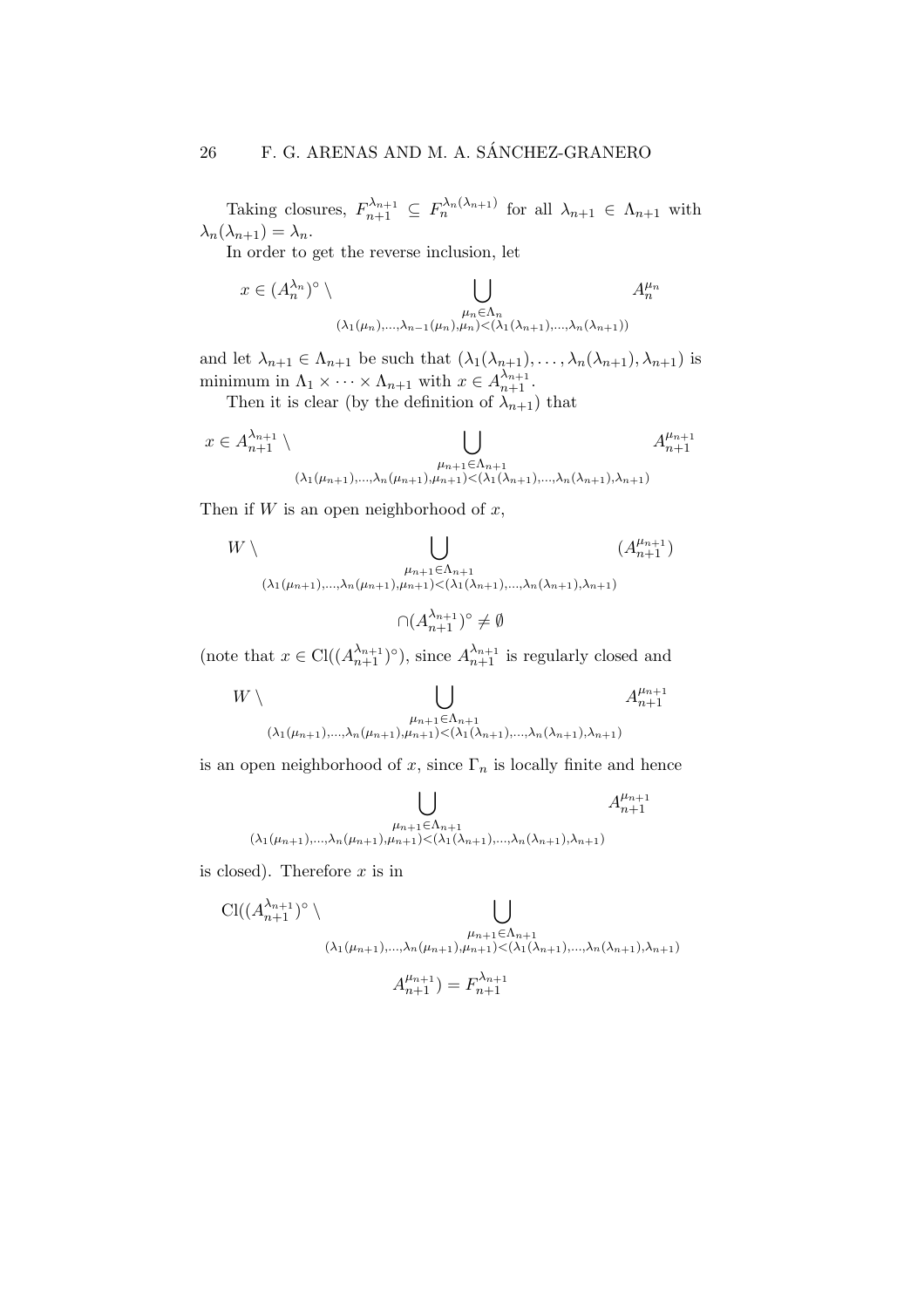On the other hand, since

$$
x \in (A_n^{\lambda_n})^{\circ} \setminus \bigcup_{\substack{\mu_n \in \Lambda_n \\ (\lambda_1(\mu_n), \dots, \lambda_{n-1}(\mu_n), \mu_n) < (\lambda_1(\lambda_n), \dots, \lambda_{n-1}(\lambda_n), \lambda_n)}} A_n^{\mu_n}
$$

it follows that

$$
(\lambda_1(\lambda_n),\ldots,\lambda_{n-1}(\lambda_n),\lambda_n) \leq (\lambda_1(\lambda_{n+1}),\ldots,\lambda_n(\lambda_{n+1})).
$$

Let  $\mu_1$  be the minimum of  $\Lambda_1$  with  $x \in A_1^{\mu_1}, \mu_2$  be the minimum of  $\Lambda_2$  with  $x \in A_2^{\mu_2} \subseteq A_1^{\mu_1}$  (it is clear that then we have that  $\lambda_1(\mu_2) = \mu_1$ , and for  $2 \leq i \leq n$ , let  $\mu_{i+1}$  be the minimum of  $\Lambda_{i+1}$  with  $x \in A_{i+1}^{\mu_{i+1}} \subseteq A_i^{\mu_i}$  (it is easy to see that it holds that  $\lambda_i(\mu_{i+1}) = \mu_i$ . Then, by definition of  $\lambda_{n+1}$ , it holds that  $(\mu_1, \ldots, \mu_{n+1}) \geq (\lambda_1(\lambda_{n+1}), \ldots, \lambda_n(\lambda_{n+1}), \lambda_{n+1})$ , and by definition of  $\mu_i$  it is clear that  $(\mu_1, \ldots, \mu_{n+1}) \leq (\lambda_1(\lambda_{n+1}), \ldots, \lambda_n(\lambda_{n+1}), \lambda_{n+1}).$ Therefore  $(\mu_1, \ldots, \mu_{n+1}) = (\lambda_1(\lambda_{n+1}), \ldots, \lambda_n(\lambda_{n+1}), \lambda_{n+1})$ . Since  $x \in A_i^{\lambda_i(\lambda_n)}$  $\lambda_i(\lambda_n)$  for all  $i \in \mathbb{N}$  with  $1 \leq i \leq n-1$ , then it is clear (by the previous reasoning) that

$$
(\lambda_1(\lambda_{n+1}),\ldots,\lambda_n(\lambda_{n+1}))\leq (\lambda_1(\lambda_n),\ldots,\lambda_{n-1}(\lambda_n),\lambda_n),
$$

which join with the inclusion obtained before, yields that

$$
(\lambda_1(\lambda_{n+1}),\ldots,\lambda_n(\lambda_{n+1}))=(\lambda_1(\lambda_n),\ldots,\lambda_{n-1}(\lambda_n),\lambda_n),
$$

and hence  $\lambda_n(\lambda_{n+1}) = \lambda_n$ .

Therefore

$$
(\mathcal{A}_{n}^{\lambda_{n}})^{\circ} \setminus \bigcup_{\substack{\mu_{n} \in \Lambda_{n} \\ (\lambda_{1}(\mu_{n}),...,\lambda_{n-1}(\mu_{n}),\mu_{n}) < (\lambda_{1}(\lambda_{n}),...,\lambda_{n-1}(\lambda_{n}),\lambda_{n}) \\ \subseteq \bigcup_{\lambda_{n}(\lambda_{n+1}) = \lambda_{n}} F_{n+1}^{\lambda_{n+1}}
$$

for every  $\lambda_n \in \Lambda_n$ , and since  $\Gamma'_{n+1}$  is locally finite (and hence

$$
\bigcup_{\lambda_n=\lambda_n(\lambda_{n+1})} F_{n+1}^{\lambda_{n+1}}
$$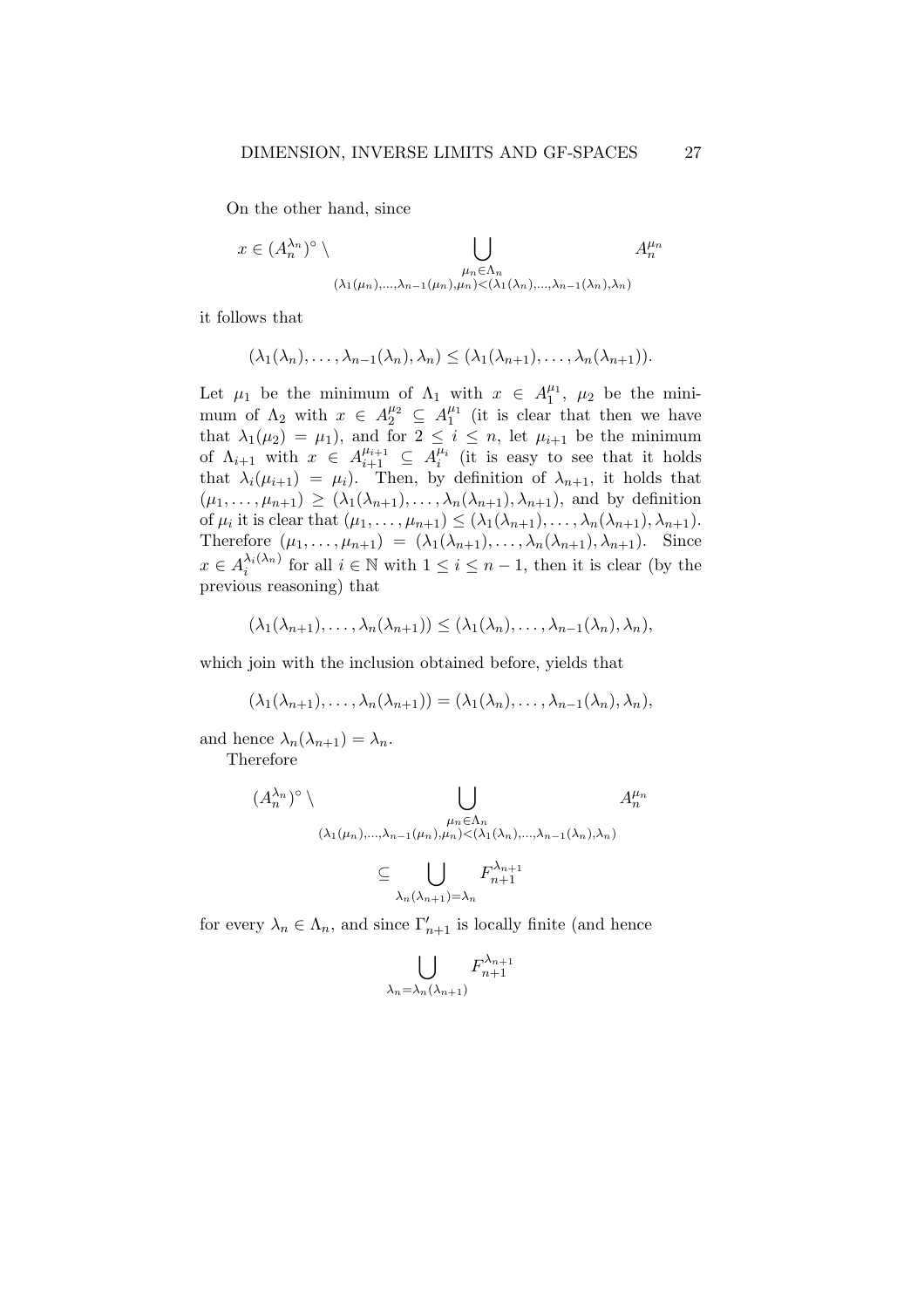is closed for all  $\lambda_n \in \Lambda_n$ , then taking closures it follows that

$$
F_n^{\lambda_n} \subseteq \bigcup_{\lambda_n = \lambda_n(\lambda_{n+1})} F_{n+1}^{\lambda_{n+1}}
$$

which proves the claim.

The claim proves then that  $\Gamma'$  is a locally finite tiling fractal structure over X, with order less or equal than the order of  $\Gamma$ .

Finally it is clear that  $\Gamma'$  is starbase, since  $\Gamma'$  is a refinement of Γ, if  $\Gamma$  is starbase.  $\Box$ 

The next lemma can be found in [5].

LEMMA 3.4. Let  $\Gamma$  be a starbase fractal structure over X, K be a compact subset of  $X$  and  $F$  be a closed subset of  $X$  disjoint from  $K$ . Then there exists  $n \in \mathbb{N}$  such that  $\text{St}(K, \Gamma_n) \cap F = \emptyset$ .

The definition of perfect map involves two conditions: compact inverse images and closed map. The checking of the second can be skipped in some cases.

PROPOSITION 3.5. Let  $(Y, \Delta)$  be a starbase GF-space,  $(X, \Gamma)$  be a GF-space, and let  $f: Y \to X$  be a continuous map such that  $f^{-1}(x)$ is compact for all  $x \in X$  and such that  $f(B_n) \in \Gamma_n$  for all  $B_n \in \Delta_n$ . Then f is a perfect map.

Proof. Let see that f is a closed map.

Let F be a closed set in Y, let  $x \in \overline{f(F)}$  and let  $n \in \mathbb{N}$ . Then there exists  $z \in U_{xn} \cap f(F)$ . Hence there exists  $t \in F$  such that  $z = f(t)$ . Let  $B_n \in \Delta_n$  be such that  $t \in B_n$ , then there exists  $A_n \in \Gamma_n$  such that  $z = f(t) \in f(B_n) = A_n$ . Hence  $x \in U_{zn}^{-1} =$  $\bigcap_{z \in C_n} C_n \subseteq A_n = f(B_n)$ , and then  $f^{-1}(x) \cap B_n \neq \emptyset$ , and hence  $t \in$  $B_n \subseteq \text{St}(f^{-1}(x), \Delta_n)$  and we conclude that  $F \cap \text{St}(f^{-1}(x), \Delta_n) \neq \emptyset$ .

Summing up, we have that  $F \cap St(f^{-1}(x), \Delta_n) \neq \emptyset$  for all  $n \in \mathbb{N}$ . Suppose that  $F \cap (f^{-1}(x)) = \emptyset$ . Since  $f^{-1}(x)$  is compact and F is closed, then by Lemma 3.4 there exists  $k \in \mathbb{N}$  such that  $F \cap$  $St(f^{-1}(x), \Delta_k) = \emptyset$ , but this is a contradiction with what we have proved.

Therefore  $F \cap (f^{-1}(x)) \neq \emptyset$  and then  $x \in f(F)$ , obtaining that  $f(F)$  is closed, and f is a closed map.  $\Box$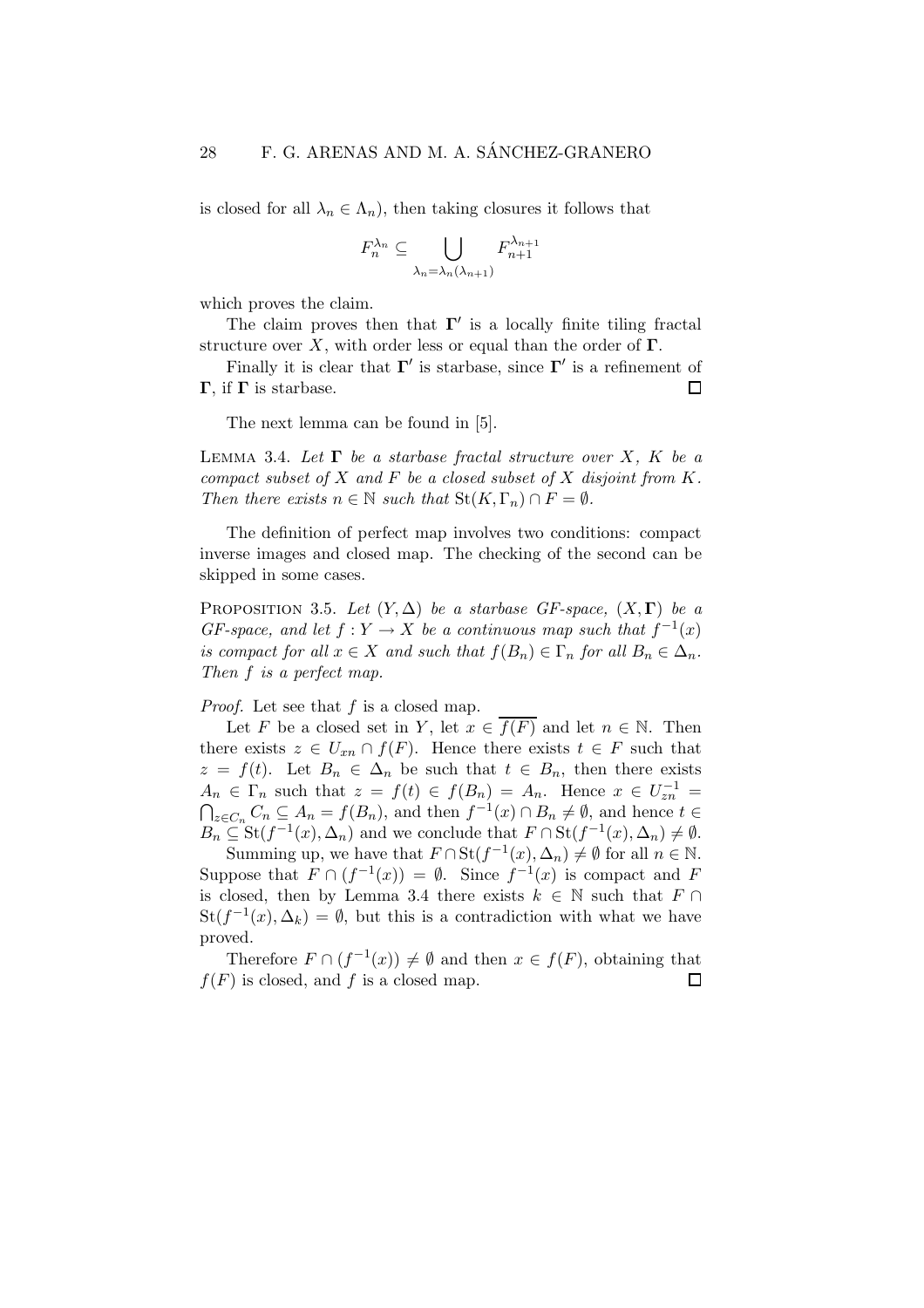DEFINITION 3.6. Let G be a poset. We define the dimension of  $G$ and we denote it by  $\dim(G)$ , as the supremum of the lengths of all the chains in  $G$ , minus one (where a chain is a totally ordered subset of  $G$ ).

We define the width-dimension of  $G$ , and we denote it by wdim  $(G)$ , as the natural number l, such that there exist no  $g_1, \ldots, g_{l+2}$  maximal in G, such that  $g_i$  is not related by  $\leq$  to  $g_j$  for any  $i \neq j$ , and there exists  $g \in G$  with  $g \leq g_i$  for all  $i = 1, \ldots, l + 2$ .

We can relate the order of the fractal structure with the concepts of dimension for posets just stated.

LEMMA 3.7. Let  $\Gamma$  be a fractal structure over X, and let  $G_k = G(\Gamma_k)$ be the associated posets. If the order of  $\Gamma$  is less or equal than n then  $\dim(G_k) \leq n$ , for all  $k \in \mathbb{N}$ . If  $\Gamma$  is also irreducible, then wdim  $(G_k) \leq n$ , for all  $k \in \mathbb{N}$ .

*Proof.* Suppose that the order of  $\Gamma$  is less or equal than n. Let  $k \in \mathbb{N}$ , and let  $\rho_k(x_1) < \ldots < \rho_k(x_l)$  be a proper chain in  $G_k$ . Let  $x_l \in A_k^{x_l}$ , then since  $x_{l-1} \in U_{x_l}^{-1} = \bigcap_{x_l \in A_k} A_k$  and  $\rho_k(x_{l-1}) \neq \rho_k(x_l)$ , there exists  $A_k^{x_{l-1}} \in \Gamma_k$ , such that  $x_{l-1} \in A_k^{x_{l-1}}$  $x_{l-1}$  and  $x_l \notin A_k^{x_{l-1}}$  $\frac{x_{l-1}}{k}$ . Since  $\rho_k(x_{l-1}) \neq \rho_k(x_{l-2})$ , then there exists  $A_k^{\hat{x}_{l-2}}$  $x_{l-2}$  such that  $x_{l-2} \in$  $A_k^{x_{l-2}}$  $x_{l-2}$  and  $x_{l-1} \notin A_k^{\hat{x}_{l-2}}$  $\hat{x}_{l-2}$  (and then  $x_l \notin A_k^{x_{l-2}}$  $A_k^{x_{l-2}}$  and  $x_{l-1} \notin A_k^{x_{l-2}}$  (and then  $x_l \notin A_k^{x_{l-2}}$ , since  $x_{l-2} \in U_{x_{l-1}}^{-1} = \bigcap_{x_{l-1} \in A_k} A_k$ ). Recursively, we can construct  $A_k^{x_i}$ , with  $i \in \{1, \ldots, l\}$  $x_{l-1} \in A_k$   $A_k$ ). Recursively, we can construct  $A_k^{x_i}$ , with  $i \in \{1, ..., l\}$ and  $x_i \in A_k^{x_i}$ , but  $x_i \notin A_k^{x_{i-1}}$  with  $i \in \{2, ..., l\}$ . Therefore  $x_1 \in A_k^{x_i}$ <br>for all  $i = 1, ..., l$  and  $A_k^{x_i} \neq A_k^{x_j}$  for  $i \neq j$ . Then, since the order of  $\frac{x_j}{k}$  for  $i \neq j$ . Then, since the order of  $\Gamma_k$  is less or equal than n, we have that  $l \leq n+1$ , and so  $\dim(G_k) \leq n$ .

Let see that wdim  $(G_k) \leq n$ . Let  $\rho_k(x) \in G_k$ , and let  $\{\rho_k(x_i)$ :  $\rho_k(x_i)$  is maximal in  $G_k$ ;  $i = 1, \ldots, l$  be an antichain with  $\rho_k(x) \leq$  $\rho_k(x_i)$  for all  $i = 1, \ldots, l$ . If  $x_i \in A_k \cap B_k$ , then  $\rho_k(x_i) < \rho_k(z)$ for all  $z \in A_k \setminus \bigcup_{C_k \neq A_k} C_k$  (note that there exists such z, since  $\Gamma_k$  is irreducible), and then  $\rho_k(x_i)$  is not a maximal element in  $G_k$ . Therefore, for each  $i \in \{1, ..., l\}$ , there exists  $A_k^i \in \Gamma_k$ , such that  $x_i \in A_k^i \setminus \bigcup_{B_k \neq A_k^i} B_k$ , and hence, since all the  $\rho_k(x_i)$  are unrelated by  $\leq_k$ , we have that  $A_k^i \neq A_k^j$  $\frac{j}{k}$  for  $i \neq j$ . On the other hand, since  $x \in U_{x_k}^{-1} = \bigcap_{x_i \in B_k} B_k$  for all  $i = 1, \ldots, l$ , we have that  $x \in A_k^i$  for all  $i = 1, \ldots, l$ , and since  $\Gamma_k$  is of order less or equal than n, then  $l \leq n+1$ . Therefore wdim  $(G_k) \leq n$  for all  $k \in \mathbb{N}$ .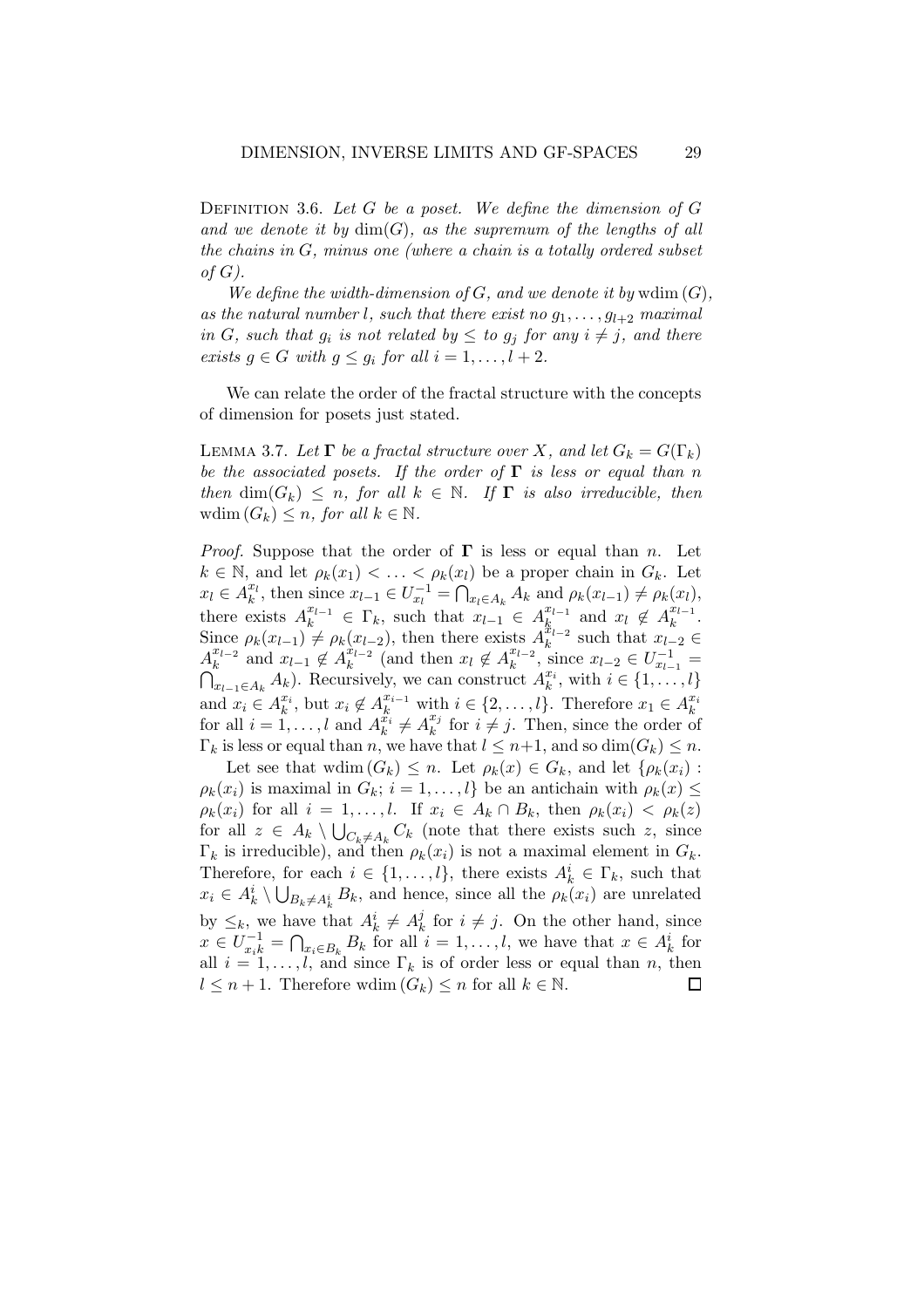Now we have the characterization of dimension in terms of fractal structures. Note that the equivalence between statements 1 and 5 in the next theorem is given in Theorem 4.3.17 of [7] and Theorem 7.1.8 of [10].

THEOREM 3.8. The following statements are equivalent:

- 1. X is metrizable and  $dim(X) \leq n$ .
- 2. X is metrizable and Ind  $(X) \leq n$ .
- 3. There exists a metrizable space Y, such that  $\dim(Y) = 0$ , and a closed map f from Y onto X such that  $\text{Ord } (f) \leq n$  (where Ord  $(f) = max\{Card(f^{-1}(x)) : x \in X\} - 1$ .
- 4. There exists a tiling starbase fractal structure over X of order less or equal than n.
- 5. There exists a starbase fractal structure over X of order less or equal than n.

Proof. The equivalence among 1, 2, and 3 is known, see for instance [8, Theorem 12.6], and it is trivial that 4) implies 5).

For 5) implies 4), use Theorem 3.3.

Let see 3) implies 4).

Suppose there exists a metrizable space Y, such that  $\dim(Y) = 0$ , and a closed map f from Y onto X such that Ord  $(f) \leq n$ .

By Theorem 3.1, there exists  $\Gamma_n$ , a starbase fractal structure of order zero over Y. Then it is straightforward to check that  $f(\Gamma_n) =$  ${f(A_n) : A_n \in \Gamma_n}$  is a tiling starbase fractal structure of order less or equal than  $n$  (see [9, Theorem 2.5]).

Let see 4) implies 3).

Let  $\Gamma$  be a tiling starbase fractal structure over X of order less or equal than n. Consider  $\Gamma_n$  with the discrete topology. For each  $A_{n+1} \in \Gamma_{n+1}$ , there exists only one (since  $\Gamma_n$  is a tiling, see [9, Lemma 1.3])  $A_n \in \Gamma_n$  such that  $A_{n+1} \subseteq A_n$  and define  $A_n(A_{n+1})$  as that  $A_n$ . Let  $p_{n+1} : \Gamma_{n+1} \to \Gamma_n$  defined as  $p_{n+1}(A_{n+1}) = A_n(A_{n+1})$ . Let  $Y = \{(A_n) \in \lim_{\epsilon \to 0} (\Gamma_n, p_n) : \bigcap_{n \in \mathbb{N}} A_n \text{ is non empty}\}.$ 

Now, let  $f: Y \to X$  be defined by  $f(A_n) = \bigcap_{n \in \mathbb{N}} A_n$ . Clearly f is onto, since  $\Gamma$  is a fractal structure and since  $\Gamma$  is starbase, it is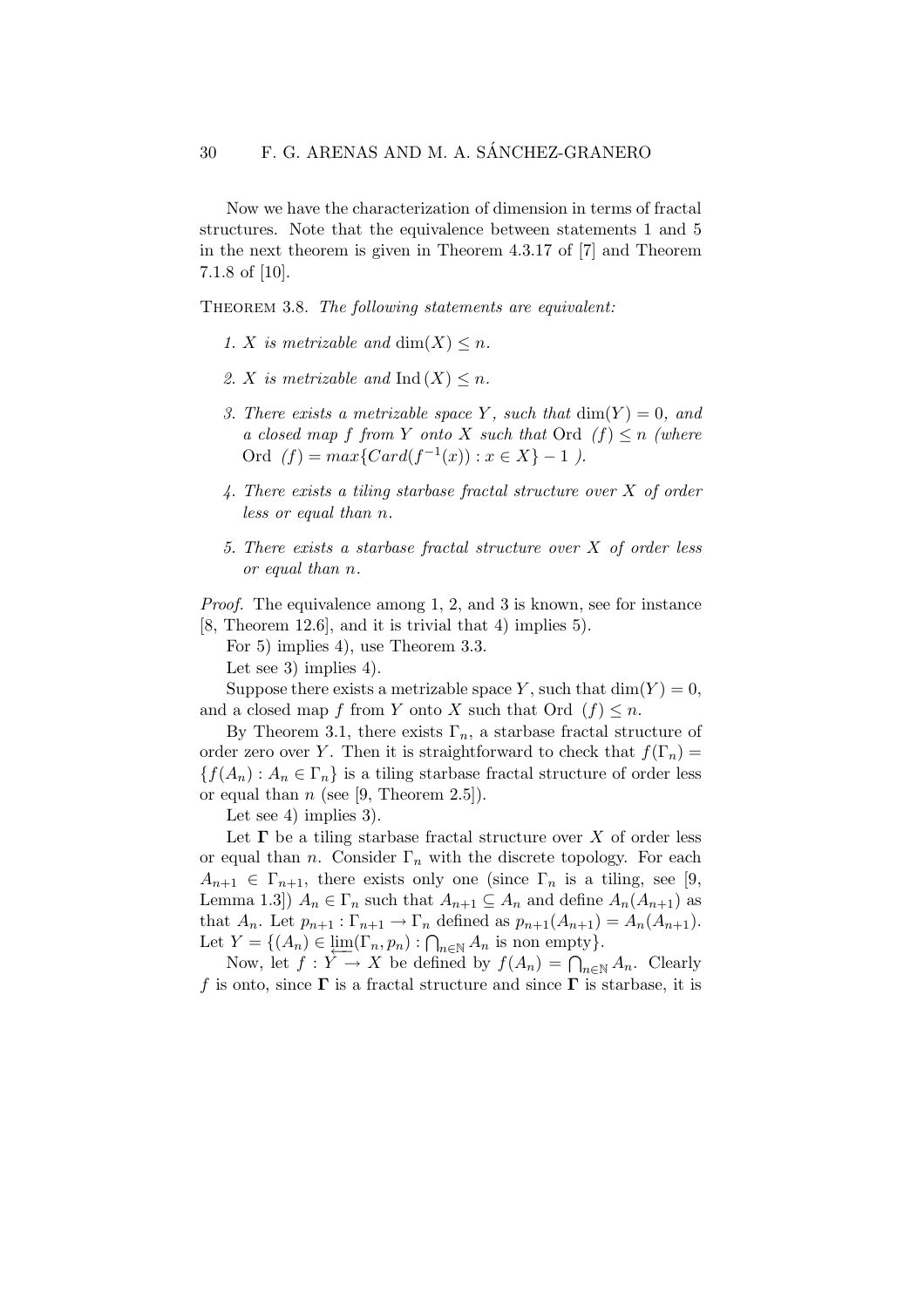well defined and continuous: To see that, if  $x, y \in \bigcap_{n \in \mathbb{N}} A_n$ , since  $\Gamma$ is starbase, there exists k such that  $St(y, \Gamma_k) \cap St(x, \Gamma_k) = \emptyset$ , which contradicts that  $x, y \in \bigcap_{n \in \mathbb{N}} A_n$ . Therefore  $\bigcap_{n \in \mathbb{N}} A_n$  is a point and f is well defined. On the other hand, let  $y = (A_n) \in Y$  and  $k \in \mathbb{N}$ . Then  $f(A'_k) = A_k \subseteq \text{St}(f(y), \Gamma_k)$ , where  $A'_k = \{(B_n) \in Y : B_k =$  $A_k$  is an open neighborhood of y. Therefore f is continuous.

Clearly  $\dim(Y) = 0$ , since it is a subset of a countable product of discrete spaces and Ord  $(f) \leq n$  since the order of each  $\Gamma_k$  is less or equal than n for all k. To see this, let  $x \in X$  and suppose that there exist different  $y_1, \ldots, y_{n+2}$  such that  $f(y_i) = x, i = 1, \ldots, n+2$ . Let  $y_i = (A_k^i)_k$  and let  $k \in \mathbb{N}$  be such that  $A_k^i \neq A_k^j$  $\frac{j}{k}$  for all  $i \neq j$ . Then  $x \in A_k^i$  for all  $i = 1, ..., n + 2$  and hence  $\text{Ord}\left(\overline{x}, \Gamma_k\right) \geq n + 1$ , what contradicts that  $\text{Ord}(\Gamma_m) \leq n$  for all  $m \in \mathbb{N}$ .

To see that f is closed, we note that  $\Delta_k = \{A'_k : A_k \in \Gamma_k\}$  where  $A'_k$  is defined as above, is a starbase fractal structure over  $Y$  which verifies the hypotheses of Proposition 3.5. So 3) is proved. □

REMARK 3.9. If we redefine the dimension functions used in  $[11]$  as follows,

- 1.  $\delta'_1(X)$  to be the least integer n for which there exists a (locally finite) starbase fractal structure over  $X$  with order at most n, and  $\delta_1'(X) = \infty$  if there exists no such integer.
- 2.  $\delta'_2(X)$  to be the least integer n for which there exists a (locally finite) tiling fractal structure over  $X$  with order at most n, and  $\delta_2'(X) = \infty$  if there exists no such integer.

then the previous theorem can be stated as: if  $X$  is a metrizable space, it holds that  $\dim(X) = \text{Ind}(X) = \delta'_1(X) = \delta'_2(X)$ .

Compare with the results of Mack and Pears at the beginning of this section. Also note that we can get neither  $dim(X) = \delta_1(X)$ nor dim $(X) = \delta_2(X)$ , since it follows that  $\delta_1(X) = 0$  (respectively  $\delta_2(X) = 0$ ) if and only if ind  $(X) = 0$ , and it is know that ind  $(X) = 0$ does not imply  $dim(X) = 0$ , see [11, Example 3.5] (Roy's space).

Note that from this result we can easily see that the dimension of Sierpinski's triangle is 1, and analogously for other fractal spaces, whose Hausdorff dimension is difficult to calculate.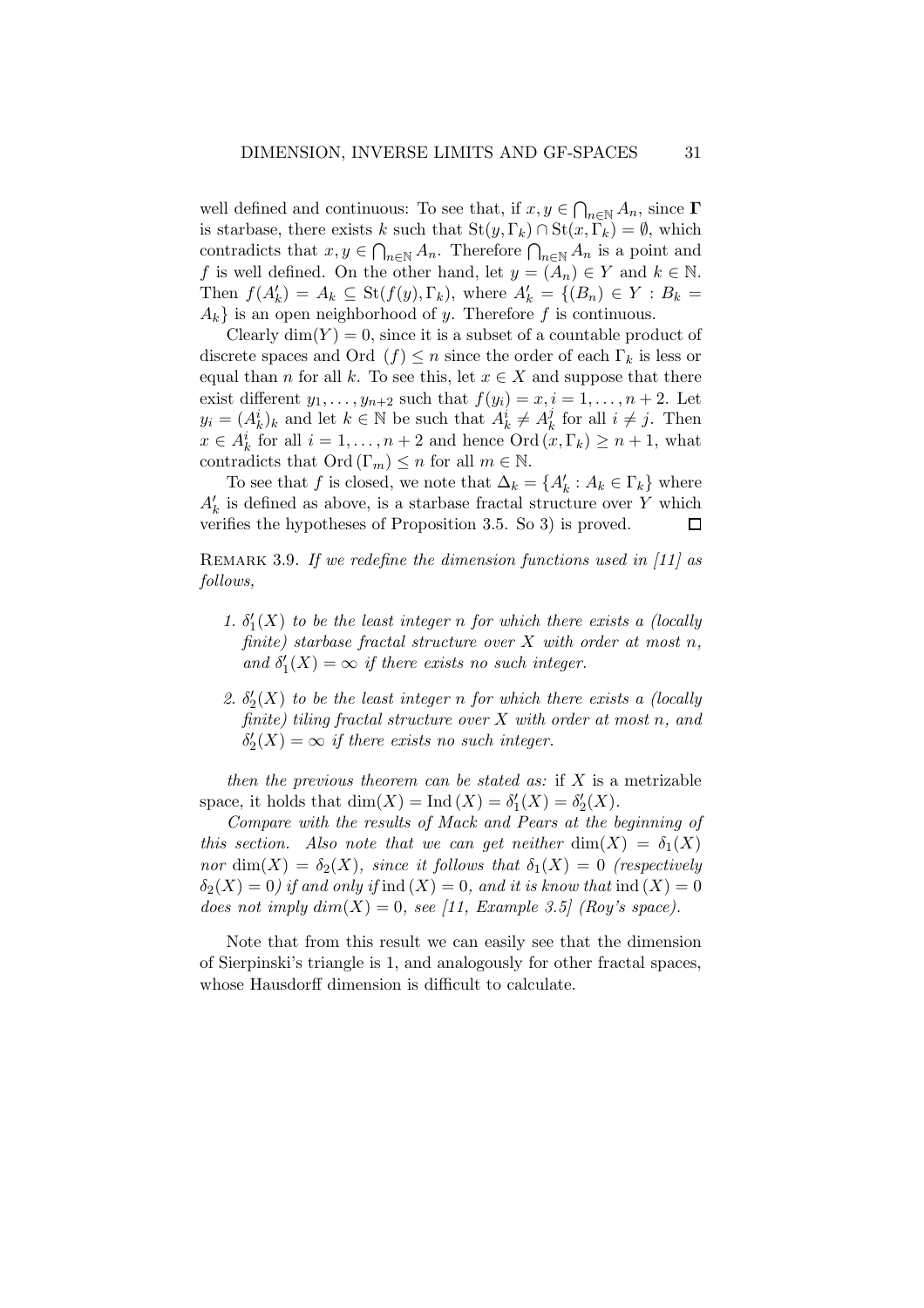The next result provides a representation theorem for metrizable spaces with dim $(X) \leq n$ .

PROPOSITION 3.10. Let X be a metrizable space with  $\dim(X) \leq n$ . Then X can be embedded into the inverse limit of a sequence of locally finite posets of dimension and width-dimension less or equal than n.

Proof. X admits a tiling (and so irreducible) starbase fractal structure of order less or equal than  $n$  by Theorem 3.8, and then it follows the thesis from the relationship between fractal structures and subsets of an inverse limit of a sequence of posets, since the posets associated to that fractal structure are locally finite and they have dimension and width-dimension less or equal than n by Lemma 3.7.  $\Box$ 

Compactness allows good properties for  $G(\Gamma)$ .

THEOREM 3.11. Let  $\Gamma$  be a fractal structure over a compact Hausdorff space X. Then  $G(\Gamma)$  is starbase.

*Proof.* Suppose that  $G(\Gamma)$  is not starbase, then there exist  $x \in X$  and  $l \in \mathbb{N}$  such that for each  $n \in \mathbb{N}$  there exists  $x_n \in \mathrm{St}(x, G(\Gamma_n)) \setminus U_{xl}$ . Since X is compact, then there exists  $y \in X$  such that y is an adherent point of  $(x_n)$ . By construction of the sequence it is clear that  $y \neq x$ , and then, since X is Hausdorff, there exists  $m \in \mathbb{N}$  such that  $U_{xm} \cap U_{ym} = \emptyset$ . Let  $k \geq m$  be such that  $x_k \in U_{ym}$ . Since  $x_k \in \text{St}(x, G(\Gamma_k))$ , then there exists  $z \in X$  such that  $x, x_k \in U_{zk}^{-1}$ . Then  $z \in U_{x_k} \cap U_{x_k} \subseteq U_{x_m} \cap U_{ym}$  (note that  $x_k \in U_{ym}$ , and then  $U_{x_kk} \subseteq U_{x_km} \subseteq U_{ym}$ , and this contradicts that  $U_{xm} \cap U_{ym} = \emptyset$ . Therefore  $G(\Gamma)$  is starbase. П

The next result is a sort of converse of Proposition 3.10.

PROPOSITION 3.12. Let  $X$  be a compact Hausdorff space which is a subset of an inverse limit of a sequence of locally finite posets of width-dimension less or equal than d. Let  $\Gamma_n = \{ \{g_n\} : g_n$  is maximal in  $G_n$ . Then  $\Gamma$  is a starbase pre-fractal structure of order less or equal than d.

*Proof.* For each maximal element  $g_k \in G_k$ , we define  $A_k(g_k) = \{h \in$  $X : h_k \leq g_k$ . Let  $\Gamma_k = \{A_k(g_k) : g_k \text{ is a maximal element in } G_k\}.$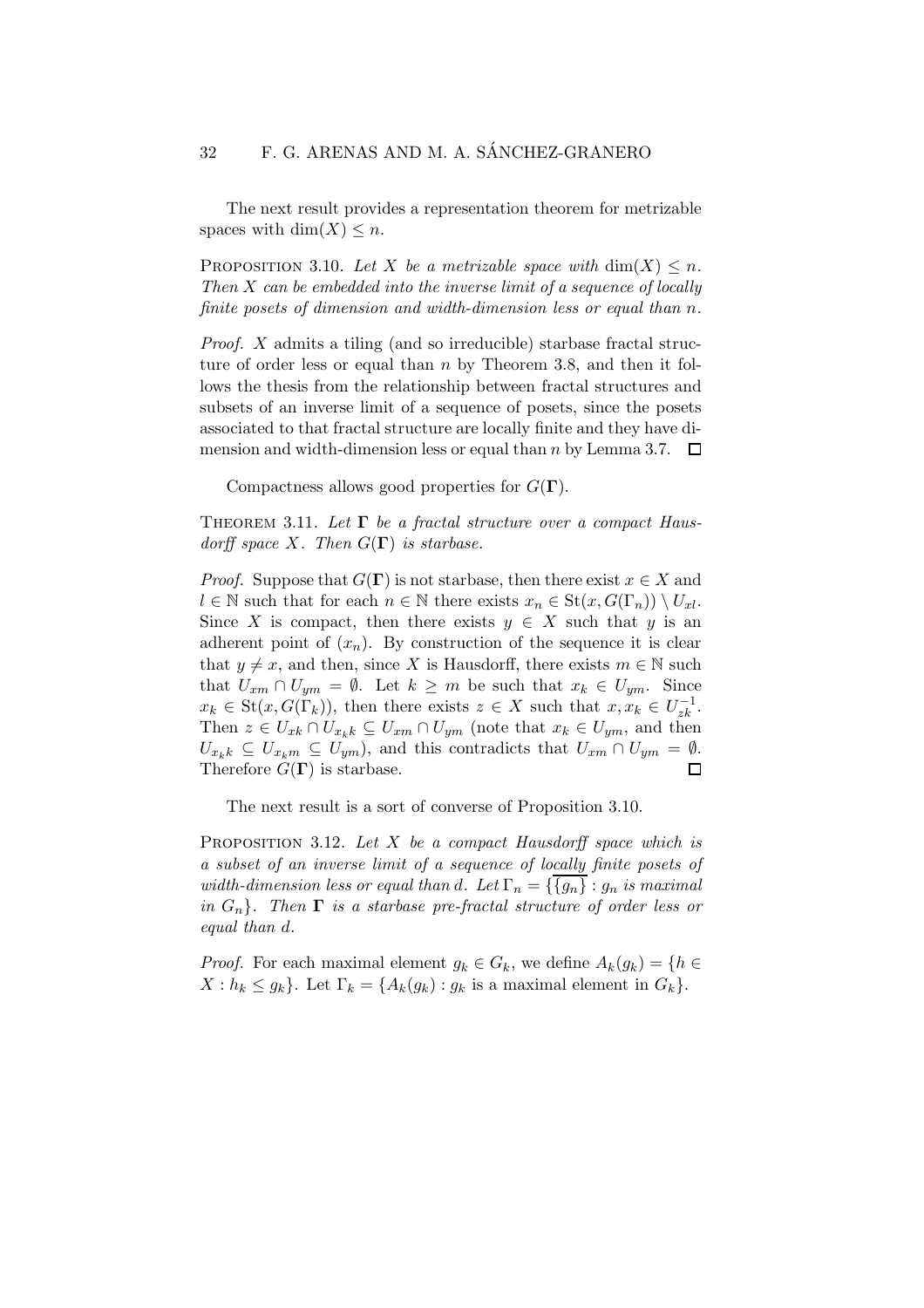Let see that  $\Gamma$  (restricted to X) is a pre-fractal structure over X of order less or equal than d.

It is clear that  $A_k(g_k)$  is closed and that  $\Gamma_k$  is a covering for all  $k \in \mathbb{N}$  (note that since  $G_k$  is locally finite, each element in  $G_k$  has a maximal element greater or equal than it).

Let  $g_{k+1}$  be a maximal element of  $G_{k+1}$ . Let  $g_k$  be a maximal element of  $G_k$  greater or equal than  $\phi_{k+1}(g_{k+1})$  (note that this element exists, since  $G_k$  is locally finite). Then it is clear that  $A_{k+1}(g_{k+1}) \subseteq A_k(g_k)$ , and this proves that  $\Gamma_{k+1}$  is a refinement of  $\Gamma_k$ .

Let  $\Delta$  be the fractal structure over X associated to the inverse limit of the posets associated to  $\Gamma$ . Since X is compact, then  $\Delta$  is starbase (by Theorem 3.11), and hence  $\Gamma$  is starbase, too, since it can be easily checked that  $St(x, \Delta_n) = St(x, \Gamma_n)$  for all  $x \in X$  and all  $n \in \mathbb{N}$  (since  $G_n$  is locally finite).

Therefore,  $\Gamma$  is a starbase pre-fractal structure over X. Let see that its order is less than or equal to  $n$ .

Suppose that  $x \in A_k(g_k^i)$ , with  $i \in \{1, ..., l\}$  and  $g_k^i$  being maximal in  $G_k$ , then  $\rho_k(x) \leq g_k^i$  for all  $i = 1, ..., l$ , and since  $g_k^i$  is maximal and wdim  $(G_k) \leq n$  then  $l \leq n+1$ , and thus the order of  $\Box$  $\Gamma_k$  is less or equal than *n*.

The last brick for our theorem is a slight modification of a result from [11], mentioned previously.

LEMMA 3.13. Let  $\Gamma$  be a starbase pre-fractal structure of order less or equal than n over X. Then  $\text{ind}(X) \leq n$ .

Proof. The proof follows from a slight modification of the proof of Theorem 3.3 of [11].

It is enough to establish that for every  $n \in \mathbb{N}$ , the following statement  $(a_n)$  is true: if X is a space such that there exists a starbase pre-fractal structure of order less or equal than n then  $ind(X) \leq n$ .  $(a_0)$  is true by Theorem 3.8 (note that a pre-fractal structure of order zero is a fractal structure). Suppose that  $(a_{n-1})$  is true and that there exists a starbase pre-fractal structure  $\Gamma$  over X of order less or equal than n.

Let  $x \in X$  and  $k \in \mathbb{N}$ . Let  $\Delta_m = \{A_m \cap Fr(U_{xk}) : A_m \in$  $\Gamma_m$ ;  $A_m \cap U_{xk} = \emptyset$ . It is easy to prove that  $\Delta = {\Delta_m : m \in \mathbb{N}}$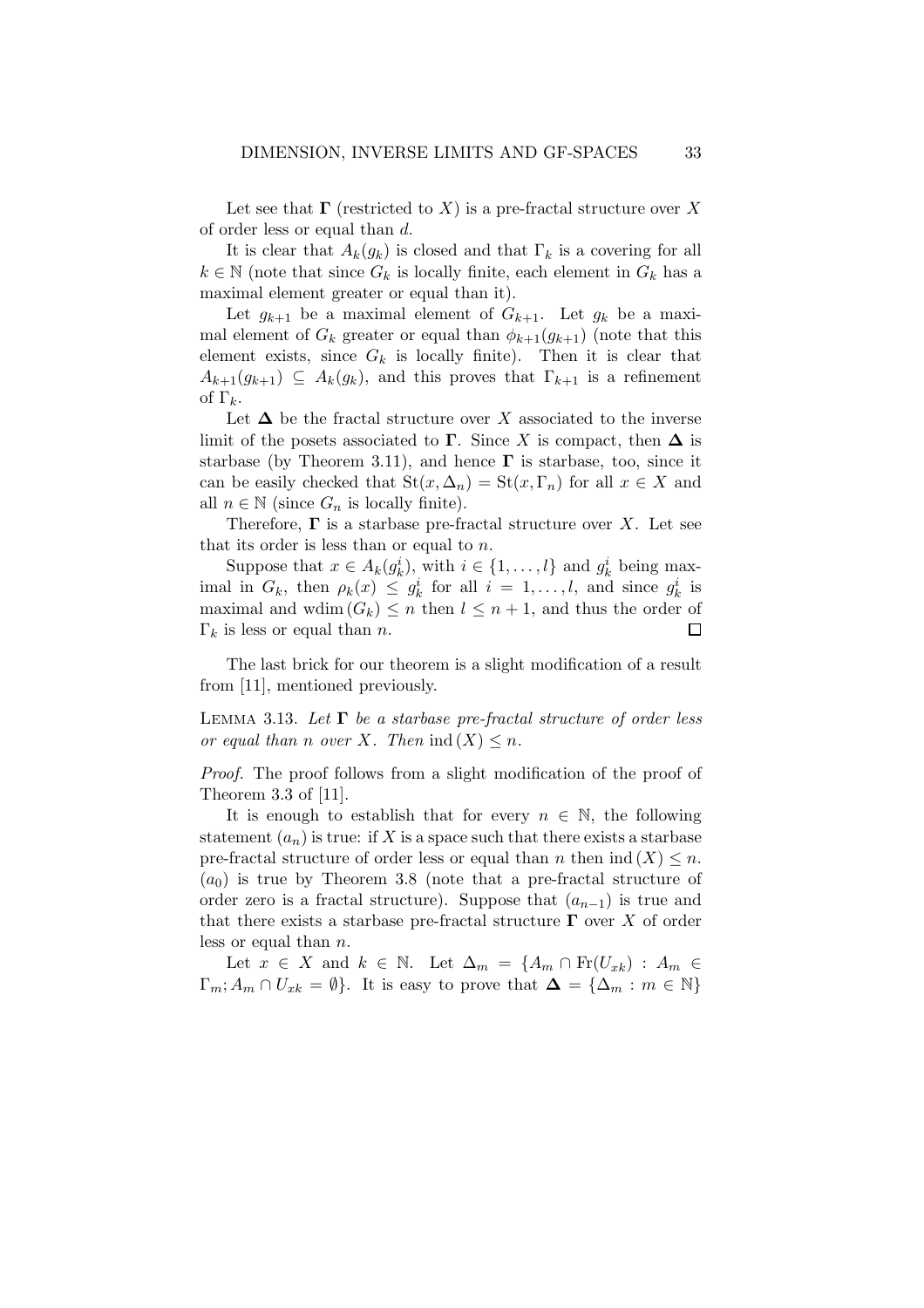is a starbase pre-fractal structure over  $Fr(U_{xk})$ . Let us show that it has order less or equal than  $n-1$ . Let  $y \in Fr(U_{rk})$ , then  $U_{um}$  is an open neighborhood of y, and hence there exists  $z \in U_{vm} \cap U_{xk}$ . Since  $z \in U_{um} \subseteq St(y, \Gamma_m)$  then it follows that there exists  $A_m \in \Gamma_m$  such that  $y, z \in A_m$ , and hence  $z \in A_m \cap U_{x_k} \neq \emptyset$ , and since the order of  $\Gamma_m$  is less or equal than n, then it follows that the order of  $\Delta_m$  is less or equal than  $n-1$ , and by  $(a_{n-1})$  it follows that ind  $(\text{Fr}(U_{xk})) \leq n-1$ for all  $x \in X$  and  $k \in \mathbb{N}$ , and hence  $\text{ind}(X) \leq n$ , and so  $(a_n)$  is true.  $\Box$ 

Finally, in compact metric spaces we can get the following result, that reminds Freudenthal's Theorem.

COROLLARY 3.14. Let  $X$  be a compact metrizable space. Then the following statements are equivalent:

- 1. ind(X) =  $Ind(X) = dim(X) \leq n$
- 2. There exists a finite tiling starbase fractal structure over X of order less or equal than n.
- 3. X can be embedded into the inverse limit of a sequence of finite posets of width-dimension less or equal than n.
- 4. There exists a finite starbase pre-fractal structure over X of order less or equal than n.

Proof. 1) implies 2). It is as 3) implies 4) in Theorem 3.8. Note that if X is compact, then Y must be compact (since  $f$  is perfect), and then we can take a finite starbase fractal structure over Y of order zero (note that with a slight modification of the proof of Theorem 3.1, we can get a finite starbase fractal structure over a compact metrizable strongly zero-dimensional space).

2) implies 3). If the fractal structure is finite, then so are the associated posets, and then we can apply Lemma 3.7 and the result follows from the relation between fractal structures and subsets of inverse limits of a sequence of posets.

3) implies 4) by Proposition 3.12.

4) implies 1) by the previous lemma.

 $\Box$